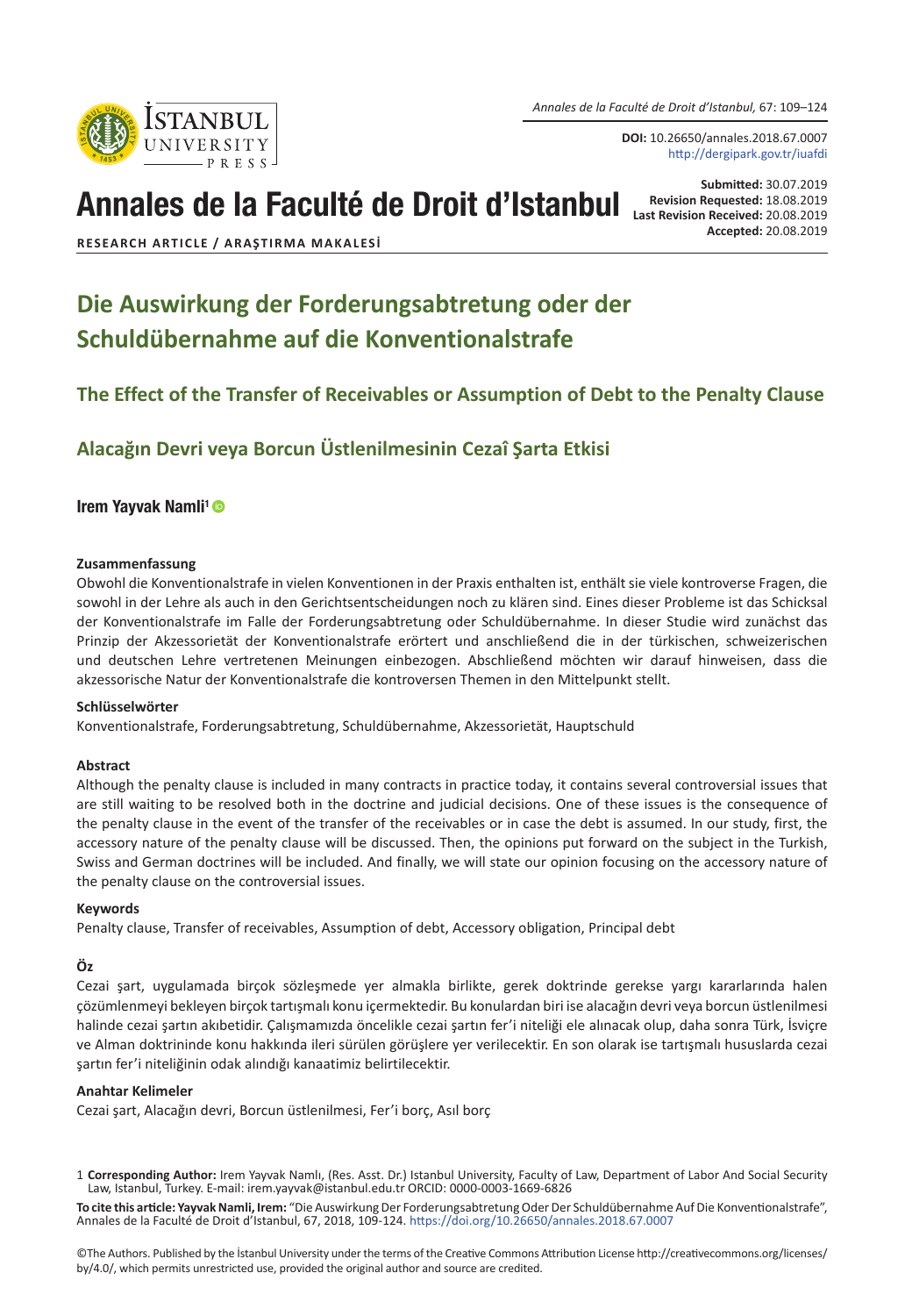#### *Extended Summary*

Although the penalty clause is included in many contracts in practice today, it contains several controversial issues that are still waiting to be resolved both in the doctrine and in judicial decisions. One of these issues is the consequence of the penalty clause in the event of the transfer of receivables or in case the debt is assumed.

The penalty clause is a provision requiring financial compensation, which is promised to be paid to the other party in the event of the contract is being breached, either partially or fully. In Turkish Law, the penalty clause is regulated in Article 179 and in the following sections of the Turkish Code of Obligations number 6098. The penalty clause appears as a debt in connection with the principal debt. The emergence, continuity and termination of the penalty clause depends on the existence of the principal debt. The transfer of the receivable is regulated between Articles 183 and 194 of the Turkish Code of Obligations number 6098. Because of its accessory nature the penalty clause has significant consequences. One of these is the transfer of authority to demand a penalty clause of the new owner of the receivable in the event of the transfer of the said receivable. The Swiss and German doctrines have for many years placed an emphasis on the transfer of the receivable within the framework of the penalty clause. In this context, however, there are no obvious regulations in Turkish Law. Thus, many different views have arisen on the matter. The focus is set on whether the penalty clause can be transferred independently of the principal receivable. Moreover, many different opinions have also emerged about which creditor has the right to demand a penalty clause. The issue is generally handled depending on whether the penalty clause is due. Our present study focuses specifically on this latter detail.

In the event of the transfer of the principal receivable, the penalty clause which is not yet due will also be transferred to the transferee together with the principal receivable. The matter of transferring the penalty clause to a third party independently of the principal receivable before it is due is controversial. After the penalty clause is due, the principal-accessory debt relationship with the principal debt disappears. In this case, since the penalty clause turns into an independent receivable, the penalty clause does not have to pass onto the transferee when the principal receivable is transferred. In the event of the transfer of the receivable, a distinction should be made taking into account the general principles regarding whether the penalty clause can be transferred independently before or after it is due. Therefore, before the penalty clause is due, an interpretation should be made by paying attention to the fact that it has the accessory nature. In our study, our opinion on the controversial issues is explained in detail within the boundaries of this interpretation.

Assuming of debt is regulated in Article 195 and the following sections of the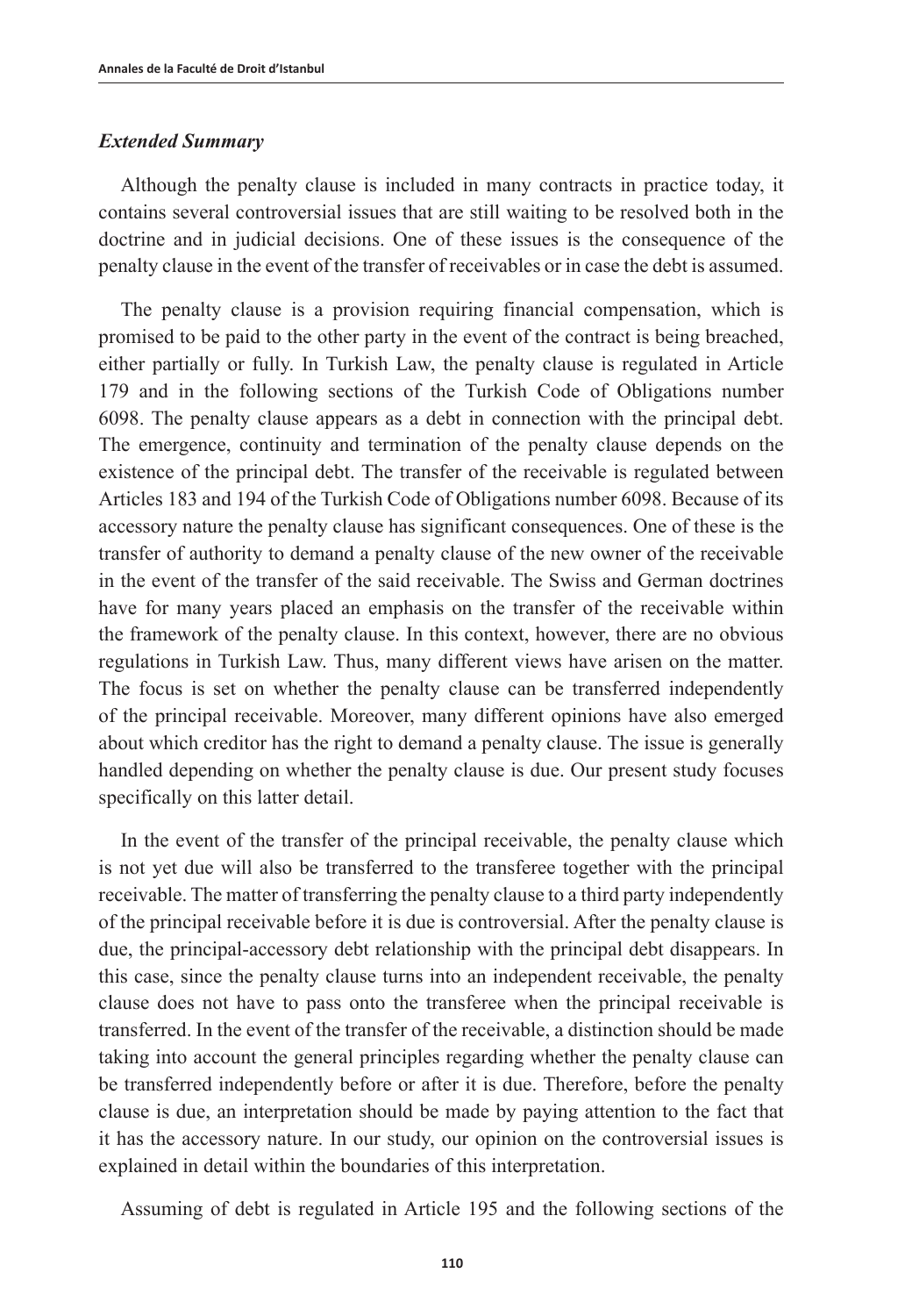Turkish Code of Obligations number 6098. If the debt is assumed, the accessory nature of the penalty clause comes to the fore regarding the status of the penalty clause. According to Article 198/1 of the TBK, the rights of the creditor other than those related to the personality of the debtor will be reserved even if the debtor has changed. This conclusion does not raise any doubt that the person who assumes the debt will be liable if the penalty clause is due after the debt is assumed. An important issue to address in terms of assuming the debt is whether or not it is possible for a third-party to assume the penalty clause, which has not been due yet, independently of the principal debt. Also, an interpretation should be made by paying attention to the accessory nature of the penalty clause in the controversial areas previously mentioned about assuming the debt. Before the penalty clause is due, it is not possible to independently assume this due to the accessory nature of the penalty clause. On the other hand, the penalty clause continues its existence as an independent debt after it is due. In this case, it is possible to assume it separately from the principal debt. In our study, an attempt was made to find a solution to the controversial issues on assuming debt by taking the German and Swiss Laws into account.

It should be noted that an interpretation should be made without forgetting that the penalty clause is an accessory debt if the receivable is transferred or the debt is assumed. When this method is pursued, it will be possible to obtain consistent results in terms of the effect of the transferred receivable or assumed debt on both the penalty clause which is due and the penalty clause which has not been due yet.

In our study, the accessory nature of the penalty clause will first be discussed. Then, the opinions put forward on the subject in the Turkish, Swiss and German doctrines will be included. And finally, we will state our opinion focusing on the accessory nature of the penalty clause on the controversial issues.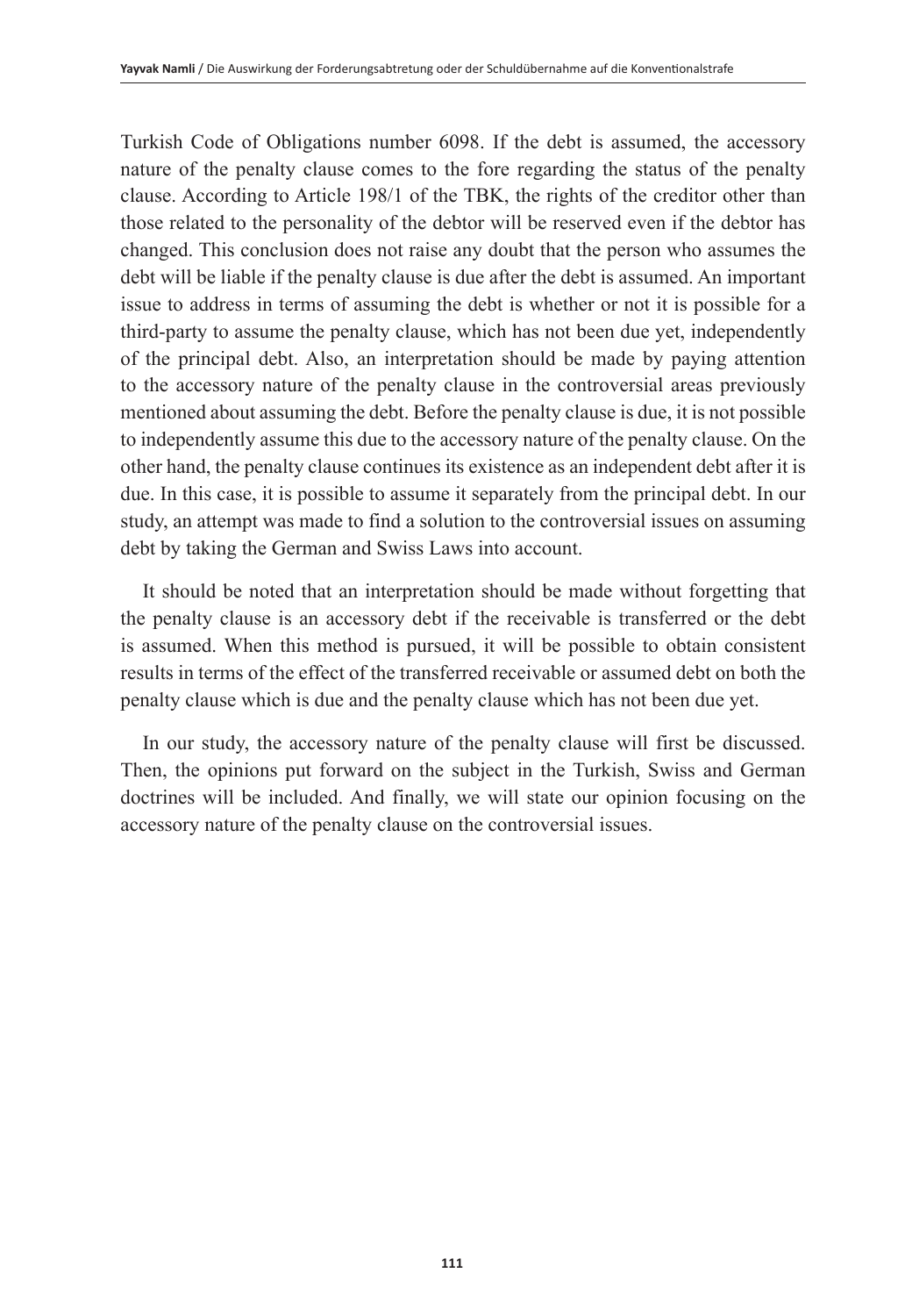## **Die Auswirkung der Forderungsabtretung oder der Schuldübernahme auf die Konventionalstrafe**

### **I. Einführung**

Heutzutage ist es üblich, dass viele Konventionen die Konventionalstrafe beinhalten<sup>1</sup>. Die Konventionalstrafe ist eine Handlung von wirtschaftlichem Wert, von der versprochen wird, dass sie an den Vertragspartner gezahlt wird, falls der Vertrag überhaupt nicht oder nicht richtig erfüllt wird2 . Die Konventionalstrafe im türkischen Recht ist ab Artikel 179 des türkischen Obligationenrechts Nr. 6098 aufgeführt worden. Durch die Bestimmung der Konventionalstrafe soll die vertragsgemäße Erfüllung der Forderung gewährleistet werden. Darüber hinaus gehört es zu den Zielen der Konventionalstrafe, Druck für die Schuldentilgung auszuüben und die gesetzliche Gläubigerstellung zu stärken<sup>3</sup>.

Die Konventionalstrafe ist eine Handlung, die vom Bestand der Hauptverpflichtung abhängt. Dieses Abhängigkeitsverhältnis wird in der Lehre mit dem Begriff der "Akzessorietät" umschrieben. Die Tatsache, dass die Konventionalstrafe akzessorisch ist, hat wichtige rechtliche Konsequenzen in Bezug auf die Entstehung, Form, Beendigung der Schulden und viele andere Fragen. Hierbei ist eine der Fragen, bei denen die Akzessorietät von Bedeutung ist, die Auswirkung der Forderungsabtretung oder der Schuldübernahme auf die Konventionalstrafe. In diesem Zusammenhang hat die Forderungsabtretung oder die Schuldübernahme vor oder nach dem Fälligkeitsdatum der Konventionalstrafe unterschiedliche rechtliche Konsequenzen. In dieser Studie werden die rechtlichen Konsequenzen der Forderungsabtretung oder der Schuldübernahme im Hinblick auf die Konventionalstrafe untersucht.

<sup>1</sup> **M. Kemal Oğuzman/ M. Turgut Öz**, Borçlar Hukuku: Genel Hükümler, B.2, 14. Aufl., İstanbul, Vedat Kitapçılık, 2018, s.534.

<sup>2</sup> **Selahattin Sulhi Tekinay/ Sermet Akman/ Haluk Burcuoğlu/ Atilla Altop**, Tekinay Borçlar Hukuku: Genel Hükümler, 7. Aufl., İstanbul, Filiz Kitabevi, 1993, s.341; **Necip Bilge**, "Cezaî Şart", Ahmet Esat Arsebük'ün Aziz Hatırasına Armağan, Ankara, Güzel İstanbul Matbaası, 1958, s.39; **Kenan Tunçomağ**, Türk Hukukunda Cezai Şart, İstanbul, Baha Matbaası, 1963, s.6; **Fikret Eren**, Borçlar Hukuku: Genel Hükümler, 23. Aufl., Ankara, Yetkin Yayınları, 2018, s.1209; **Oğuzman/ Öz**, s.534; **Haluk N. Nomer**, Borçlar Hukuku: Genel Hükümler, 16. Aufl., İstanbul, Beta, 2018, Rn.235.1; **Ferit Hakkı Saymen/ Halid Kemal Elbir**, Borçlar Hukuku Dersleri: Umumi Hükümler, B.1, İstanbul, İsmail Akgün Matbaası, 1958, s.553.

<sup>3</sup> **Manfred Löwisch/ Rainer Jagmann/ Volker Rieble**, J. von Staudingers Kommentar zum Bürgerlichen Gesetzbuch: Buch 2: Recht der Schuldverhältnisse: §§ 328-345 (Vertrag zugunsten Dritter, Draufgabe, Vertragsstrafe), Berlin, Sellierde Gruyter, 2015, Vor Art 339, N.16; **Rolf Stürner**, Jauernig Bürgerliches Gesetzbuch: mit Rom I, Rom II, Rom III-VO, EG-UntVO/HUntProt und EuErbVO, Kommentar, 16. Aufl., München, C.H.Beck, 2015, Art 339, N.3; **Hanns Prütting/ Gerhard Wegen/ Gerd Weinreich**, Bürgerliches Gesetzbuch, Kommentar, 11. Aufl., Köln, Luchterhand Verlag, 2016, Vor Art 339, N.1; **Walter Erman**, Bürgerliches Gesetzbuch: Handkommentar, 14. Aufl., § 339-345, Köln, Verlag Dr. Otto Schmidt, 2014, Vor Art 339-345, Rn.1; **Reinhard Richardi/ Otfried Wlotzke/ Hellmut Wissmann/ Hartmut Oetker**, Münchener Handbuch zum Arbeitsrecht: Individualarbeitsrecht, B. I, 3. Aufl., München, Verlag C.H. Beck, 2009, §39, Rn.48; **Alfred Söllner**, "Vertragsstrafen im Arbeitsrecht", AuR, 1981, s.98; **Jan-Malte Niemann**, "Vertragsbruch: Strafabreden in Formularbeitsverträgen", RdA, 2013, Heft 2, s.93; **Hermann H. Haas/ Michael Fuhlrott**, "Ein Plädoyer für mehr Flexibilität bei Vertragsstrafen", NZA-RR, 2010/1, s.1. Siehe auch, **Tekinay/ Akman/ Burcuoğlu/ Altop**, s.342. Siehe auch, BGH, 20.01.2000, vıı zr 46/98, NJW 2000, 2106.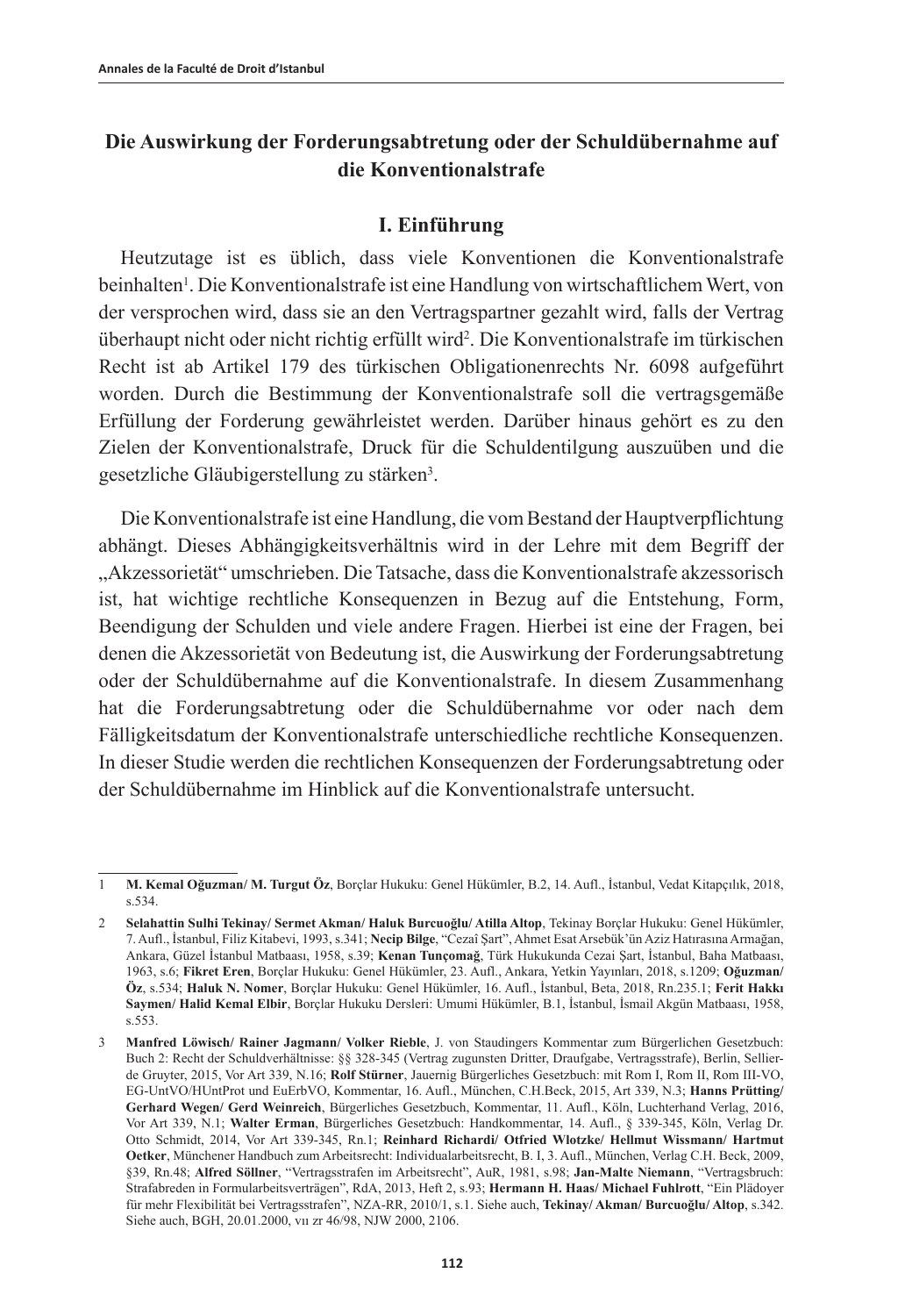## **II. Die akzessorische Natur der Konventionalstrafe**

Die Konventionalstrafe dient dazu, die ordnungsgemäße Erfüllung der Hauptschuld sicherzustellen. Mit anderen Worten, es wird als Garantie für die Hauptschuld entschieden. Infolgedessen hängt die Konventionalstrafe von Bestand und Gültigkeit der Hauptschuld ab, aber nicht umgekehrt<sup>4</sup>. Wenn also keine Hauptschulden vorliegen, gibt es keine Konventionalstrafe5 . Daher ist für den Begriff der Konventionalstrafe dieser akzessorische Zusammenhang wesentlich<sup>6</sup>.

Das Verhältnis zwischen der Konventionalstrafe und der Hauptschuld besteht bis zum Fälligkeitsdatum der Konventionalstrafe fort. Nach dem Fälligkeitsdatum wird die Strafe eine eigenständige Schuld. Daher hat der Verfall der Hauptschuld aus irgendeinem Grund nach Fälligkeit keine Auswirkungen auf die Konventionalstrafe<sup>7</sup>. Somit kann die Konventionalstrafe unabhängig vom Schicksal der Hauptschuld geltend gemacht werden<sup>8</sup>.

Die Entstehung, Fortbestand und Verfall der akzessorischen Nebenschuld hängt jedoch vom Bestehen der Hauptschuld ab<sup>9</sup>. Die Beziehung zwischen der Konventionalstrafe und der Hauptschuld ist tatsächlich einseitig. Also, die Konventionalstrafe richtet sich nach der Hauptschuld; die Hauptschuld hängt jedoch nicht vom Vorliegen der Konventionalstrafe ab. Dieses Resultat wird in dem Türkischen Obligationenrecht Art.182/2 deutlich erläutert. Im schweizerischen Obligationenrecht wird es nicht einmal erwähnt. Der Verfall der Konventionalstrafe aus irgendeinem Grund keine Auswirkungen auf die Gültigkeit der Hauptschuld<sup>10</sup>.

<sup>4</sup> **Eugen Bucher**, Schweizerisches Obligationenrecht: Allgemeiner Teil ohne Deliktsrecht, 2. Aufl., Zürich, Schulthess Polygraphischer Verlag, 1988, s.523; **Rudolf M. Reck**, Lohnrückbehalt, Kaution und Konventionalstrafe im schweizerischen Arbeitsrecht, Zürich, ADAG Administration & Druck AG, 1983, s.99 und 110; **Andreas Von Tuhr/ Arnold Escher**, Allgemeiner Teil des Schweizerischen Obligationenrechts, B. II, 3. Aufl., Zürich, Schulthess Polygraphischer Verlag AG, 1974, s.278; **Roland Bentele**, Die Konventionalstrafe nach Art. 160-163 OR, Freiburg-Schweiz, Paulusdruckerei, 1994, s.31; **Jauernig**, Art 339, N.2.

<sup>5</sup> **Franz Jürgen Sӓcker/ Roland Rixecker/ Hartmut Oetker/ Bettina Limperg**, Münchener Kommentar zum Bürgerlichen Gesetzbuch, B. II: Schuldrecht-Allgemeiner Teil, 7. Aufl., München, C. H. Beck, 2016, Art 339, Rn.14; **Von Tuhr/ Escher**, s.278; **Walter Schoch**, Begriff, Anwendung und Sicherung der Konventionalstrafe nach schweizerischem Recht, Bern, Stämpfli & Cie., 1935, s.16; **Bucher**, s.523; **Prütting/ Wegen/ Weinreich**, Vor Art 339, N.2; **MüArbR/Reichold**, §39, Rn.48; **Reck**, s.99; **Peter Gauch/ Walter R. Schluep/ Jörg Schmid/ Heinz Rey**, Schweizerisches Obligationenrecht Allgemeiner Teil: ohne ausservertragliches Haftpflichtrecht, B. II, 7.Aufl., Zürich, Schulthess Polygrapischer Verlag, 1998, Rn.3959; **Bentele**, s.31; **Otto Palandt**, Bürgerliches Gesetzbuch mit Nebengesetzen, B. VII, 76. Aufl., München, C.H. Beck Verlag, 2017, s.570; **Niemann**, s.92; **Alfred Koller**, Schweizerisches Obligationenrecht Allgemeiner Teil: Handbuch des allgemeinen Schuldrechts ohne Deliktsrecht, 3. Aufl., Bern, Stämpfli Verlag AG, 2009, § 81, Rn.4; **Saymen/ Elbir**, s.554; **Bilge**, s.67; **Tunçomağ**, Cezaî Şart, s.15; **Oğuzman/ Öz**, s.541; **Tekinay/ Akman/ Burcuoğlu/ Altop**, s.342-343; **Nomer**, Rn.237; **Ayça Akkayan Yıldırım**, "Cezai Şartın İşlevi Türk ve Amerikan Hukukları Açısından Karşılaştırmalı Bir Değerlendirme", İÜHFM, B. 61, N.1-2, 2003, s.366-367.

<sup>6</sup> **Tunçomağ**, Cezaî Şart, s.15; **Oğuzman/ Öz**, s.541; **Tekinay/ Akman/ Burcuoğlu/ Altop**, s.342; **MüKoBGB/ Gottwald**, Art 339, Rn.14; **Jauernig**, Art 339, N.17; **Haas/ Fuhlrott**, s.1; **Niemann**, s.92.

<sup>7</sup> **Von Tuhr/ Escher**, s.279; **Reck**, s.100; **Dimitri Santoro**, Die Konventionalstrafe im Arbeitsvertrag, Bern, Stämpfli Verlag AG, 2001, s.10 **Tunçomağ**, Cezaî Şart, s.16; **Bilge**, s.74; **Eren**, s.1211; **Akkayan Yıldırım**, s.367.

<sup>8</sup> **Tunçomağ**, Cezaî Şart, s.16; **Eren**, s.1211; **Von Tuhr/ Escher**, s.279; **Reck**, s.100; **Santoro**, s.10.

<sup>9</sup> **Tunçomağ**, Cezaî Şart, s.15; **Oğuzman/ Öz**, s.541; **Tekinay/ Akman/ Burcuoğlu/ Altop**, s.342-343; **Nomer**, Rn.237.

<sup>10</sup> **Von Tuhr/ Escher**, s.279; **Reck**, s.100; **Santoro**, s.7; **Saymen/ Elbir**, s.554; **Oğuzman/ Öz**, s.543-544; **Nomer**, Rn.237.5.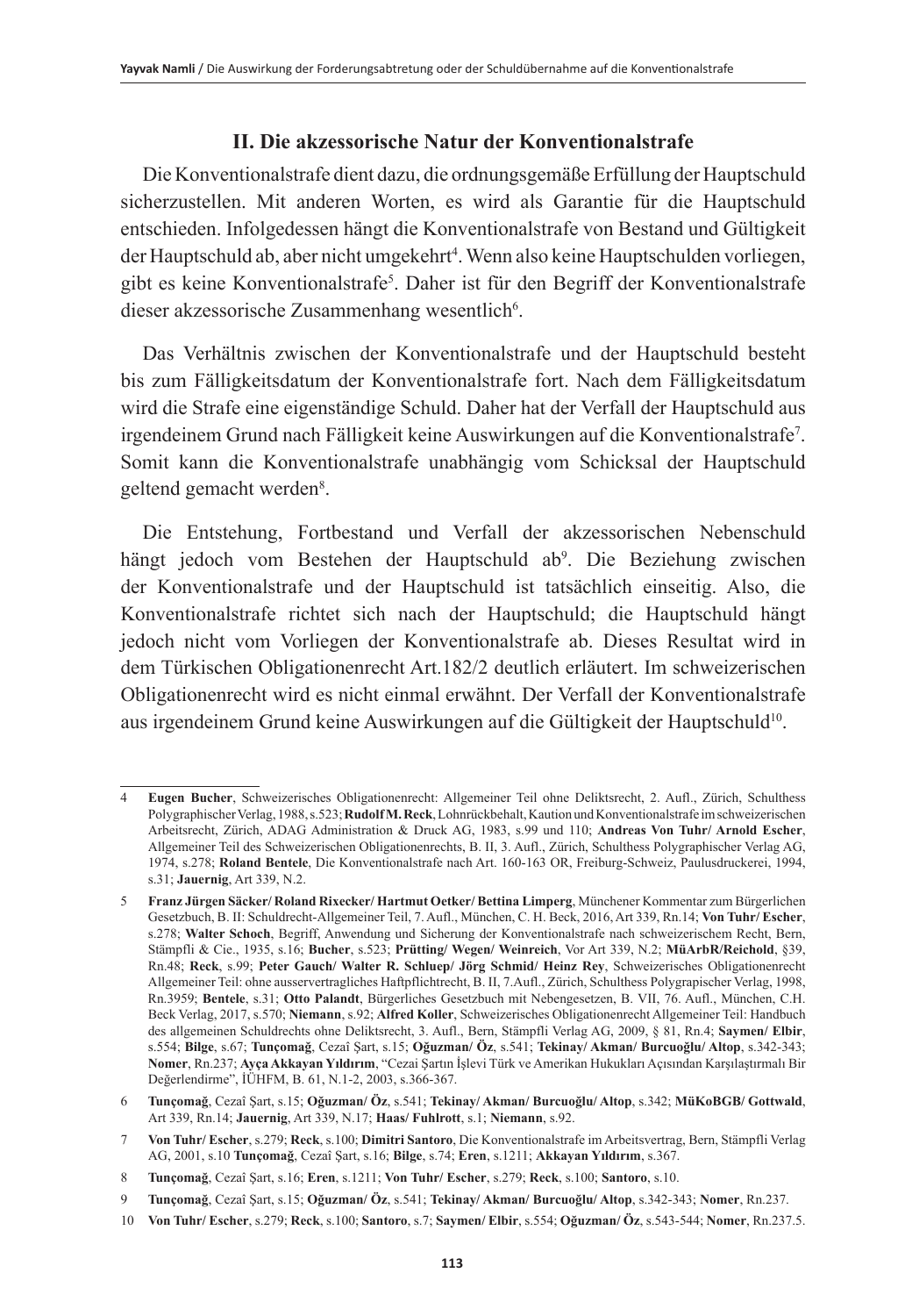#### **III. Konventionalstrafe im Falle der Forderungsabtretung**

Die Forderungsabtretung basiert auf das türkische Obligationenrecht Nr. 6098 Art.183-194. Die Forderungsabtretung ist die Abtretung der Forderungen aus einem Schuldverhältnis durch den zwischen dem Schuldner und dem Gläubiger abgeschlossenen Vertrag entstanden worden ist<sup>11</sup>. Eine wichtige Folge der Tatsache, dass es sich bei der Konventionalstrafe um eine akzessorische Natur handelt, ist die Abtretung der Befugnis, die Konventionalstrafe zu beantragen, wenn die Forderung an den Dritten abgetreten wird<sup>12</sup>.

Normalerweise hat jeder, der eine Schuldenbeziehung eingeht, den Titel eines Gläubigers und Schuldners. In den Artikeln 183 des türkischen Obligationenrechts und ihrer Fortführung ist jedoch festgelegt, dass die Forderungen ohne Einwilligung des Schuldners an einen andern abgetreten werden können. Solange das Gesetz, die Vereinbarung oder die Natur des Rechtsverhältnisses diese Abtretung nicht entgegenstehen. Die Forderungsabtretung bedarf zu ihrer Gültigkeit der schriftlichen Form<sup>13</sup>.

In der schweizerischen und deutschen Lehre wird seit vielen Jahren die Frage der Abtretung im Rahmen der Konventionalstrafe behandelt. Insbesondere zu den umstrittenen Fragen, ob die Konventionalstrafe unabhängig von der Hauptforderung abtreten werden kann und welcher Gläubiger zur Forderung der Konventionalstrafe berechtigt ist, haben sich viele unterschiedliche Meinungen ergeben. Das Problem wird normalerweise behandelt, je nachdem, ob die Konventionalstrafe fällig ist oder nicht. In Bezug auf die Systematik der Studie wird das Thema durch diese Unterscheidung untersucht.

## **A. Die Auswirkung der Abtretung von Hauptforderungen auf die nicht fällige Konventionalstrafe**

Im Falle der Abtretung der Hauptforderung wird die noch nicht fällige Konventionalstrafe zusammen mit der Hauptforderung auch an den Erwerber

<sup>11</sup> **Von Tuhr/ Escher**, s.329, **Max Gmür**, Kommentar zum Schweizerischen Zivilgesetzbuch: Obligationenrecht Art 68-183 (*Becker*), B. VI, Bern, Verlag von Stämpfli Cie., 1917, OR Art 164, N.1; **Bucher**, s.536; **Theo Guhl/ Alfred Koller/ Anton Schnyder/ Jean Nicolas Druey**, Das Schweizerische Obligationenrecht: mit Einschluss des Handels- und Wertpapierrechts, 9. Aufl., Zürich, Schulthess, 2000, §34, Rn.1; **Tekinay/ Akman/ Burcuoğlu/ Altop**, s.240; **Kenan Tunçomağ**, Türk Borçlar Hukuku, Genel Hükümler, B. I, 6. Aufl., İstanbul, Sermet Matbaası, 1976, s.644; **Tolunay Ozanemre Yayla**, Alacağın Devri İşleminin Geçerliliği ve Sebeple Olan İlişkisi (İllîliği), Ankara, Turhan Kitabevi, 2019, s.42.

<sup>12</sup> **Hugo Oser/ Wilhelm Schönenberger**, Zürcher Kommentar zum Schweizerischen Zivilgesetzbuch, B. V: Erster Halbband, Obligationenrecht, Art 1-183 OR, 2. Aufl., Zürich, Schulthess, 1929, Vor. zu Art. 160-163 OR, Rn.18; **Tunçomağ**, Cezaî Şart, s.15; **MüKoBGB/ Gottwald**, Art 339, Rn.15; **Schoch**, s.48; **Palandt/ Grüneberg**, s.572; **Prütting/ Wegen/ Weinreich**, Vor Art 339, N.2; **Erman/ Schaub**, Art 339, Rn.4; **Oğuzman/ Öz**, s.561; **Bilge**, s.74; **Tekinay/ Akman/ Burcuoğlu/ Altop**, s.250-251.

<sup>13</sup> **Bentele**, s.100-101; **Oser/ Schönenberger**, Art 164 OR, Rn.8; **Schoch**, s.50; **Von Tuhr/ Escher**, s.329; **Oğuzman/Öz**, s.562; **Tunçomağ**, Türk Borçlar Hukuku, s.1074 usw.; **Tekinay/ Akman/ Burcuoğlu/ Altop**, s.240; **Eren**, s.1252 usw.; **Kemal Dayınlarlı**, Borçlar Kanununa Göre Alacağın Temliki, 4. Aufl., Ankara, Dayınlarlı Hukuk Yayınları, 2010, s.76 usw., s.62 usw.; **Ozanemre Yayla**, s.225 usw.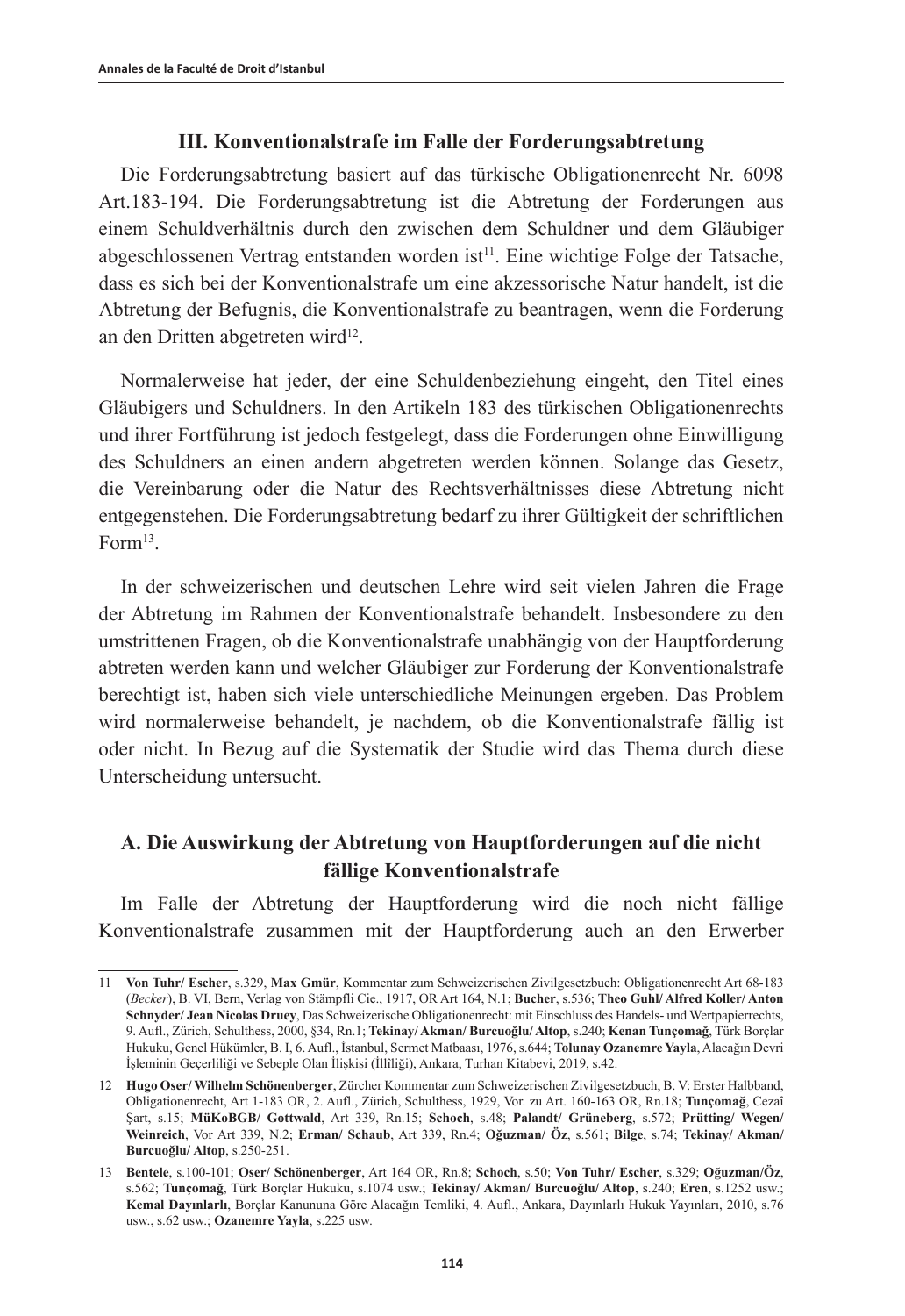weitergegeben. Tatsächlich wird diese Angelegenheit im türkischen Obligationenrecht Art.189 mit folgenden Worten angegeben *"Vorzugsrechte und Nebenrechte gehen mit der Forderung über, mit Ausnahme derer, die untrennbar mit der Person des Abtretenden verknüpft sind."* Es wird nicht einmal angestrebt, dass sich die Parteien auf diese Angelegenheit einigen<sup>14</sup>.

Es ist fraglich, ob es unabhängig von der Hauptforderung an einen Dritten abtreten werden kann oder nicht, bevor die Konventionalstrafe fällig wird. Nach deutscher Rechtsprechung kann es in Ausnahmefällen möglich sein, die noch nicht fällige Konventionalstrafe unabhängig von der Hauptforderung abzutreten<sup>15</sup>. Trotz der Forderungsabtretung nach dieser Meinung bleibt die Befugnis beim Gläubiger der Hauptforderung, die Konventionalstrafe aufgrund der Akzessorietät zu verlangen16. Im türkischen Recht gibt es auch Autoren, die die Meinung vertreten, dass noch nicht fällige Forderungen als erwartete Rechte abtreten werden können, wenn die Forderung festgestellt oder identifizierbar ist. In diesem Fall entstehen zukünftige Forderungen direkt aus dem Vermögen des Erwerbers<sup>17</sup>.

## **B. Die Auswirkung der Abtretung der Hauptforderungen auf die fällige Konventionalstrafe**

Nach Fälligkeit der Konventionalstrafe wird die Beziehung zwischen den Nebenrechten und der Hauptforderung aufgehoben<sup>18</sup>. In diesem Fall muss die Konventionalstrafe bei der Abtretung der Hauptforderung nicht auf den Erwerber übergehen, da die Konventionalstrafe zu einer selbstständigen Forderung geworden ist. Es kann jedoch von den Vertragsparteien entschieden werden, ob die Konventionalstrafe zusammen mit der Hauptforderung an den Erwerber weitergegeben wird. Andernfalls wird die Konventionalstrafe nicht auf den Erwerber abgetreten und verbleibt in der Vermögen des Abtreters19. In der Lehre ist jedoch noch umstritten, ob die fällige Konventionalstrafe unabhängig von der Hauptforderung abtreten werden kann.

Die gesetzlichen Bestimmungen zu diesem Thema haben keine deutliche Regelung. Ein schweizerischer Autor besagt, dass die Konventionalstrafe unabhängig von der Hauptschuld weder vor noch nach dem Fälligkeitsdatum abtreten werden kann. Denn

<sup>14</sup> **Kurt Schellhammer**, Schuldrecht nach Anspruchsgrundlagen: samt BGB Allgemeiner Teil, 9. Aufl., Heidelberg, C.F.Müller, 2014, Rn.1487; **Bentele**, s.32; **Schoch**, s.49; **Becker**, Art 160 OR, N.25; **Gauch/ Schluep/ Rey**, Rn.4060; **Oğuzman/ Öz**, s.581 usw.; **Eren**, s.1268; **Bilge**, s.74; **Dayındarlı**, s.196; **Köksal Kocaağa**, Ceza Koşulu (Sözleşme Cezası), 2. Aufl., Ankara, Yetkin Yayınları, 2018, s.159.

<sup>15</sup> **MüKoBGB/ Gottwald**, Art 339, Rn.15.

<sup>16</sup> **MüKoBGB/ Gottwald**, Art 339, Rn.15. Siehe auch, **Palandt/ Grüneberg**, s.571.

<sup>17</sup> **Tunçomağ**, Türk Borçlar Hukuku, s.1082. Siehe auch, **Tekinay/ Akman/ Burcuoğlu/ Altop**, s.248-249; **Dayınlarlı**, 2010, s.163; **Von Tuhr/ Escher**, s.349; **Becker**, Art 164, N.16.

<sup>18</sup> **Von Tuhr/ Escher**, s.279; **Reck**, s.100; **Tunçomağ**, Cezaî Şart, s.16; **Eren**, s.1211.

<sup>19</sup> **Von Tuhr/ Escher**, s.356; **Bilge**, s.75; **Kocaağa**, s.160.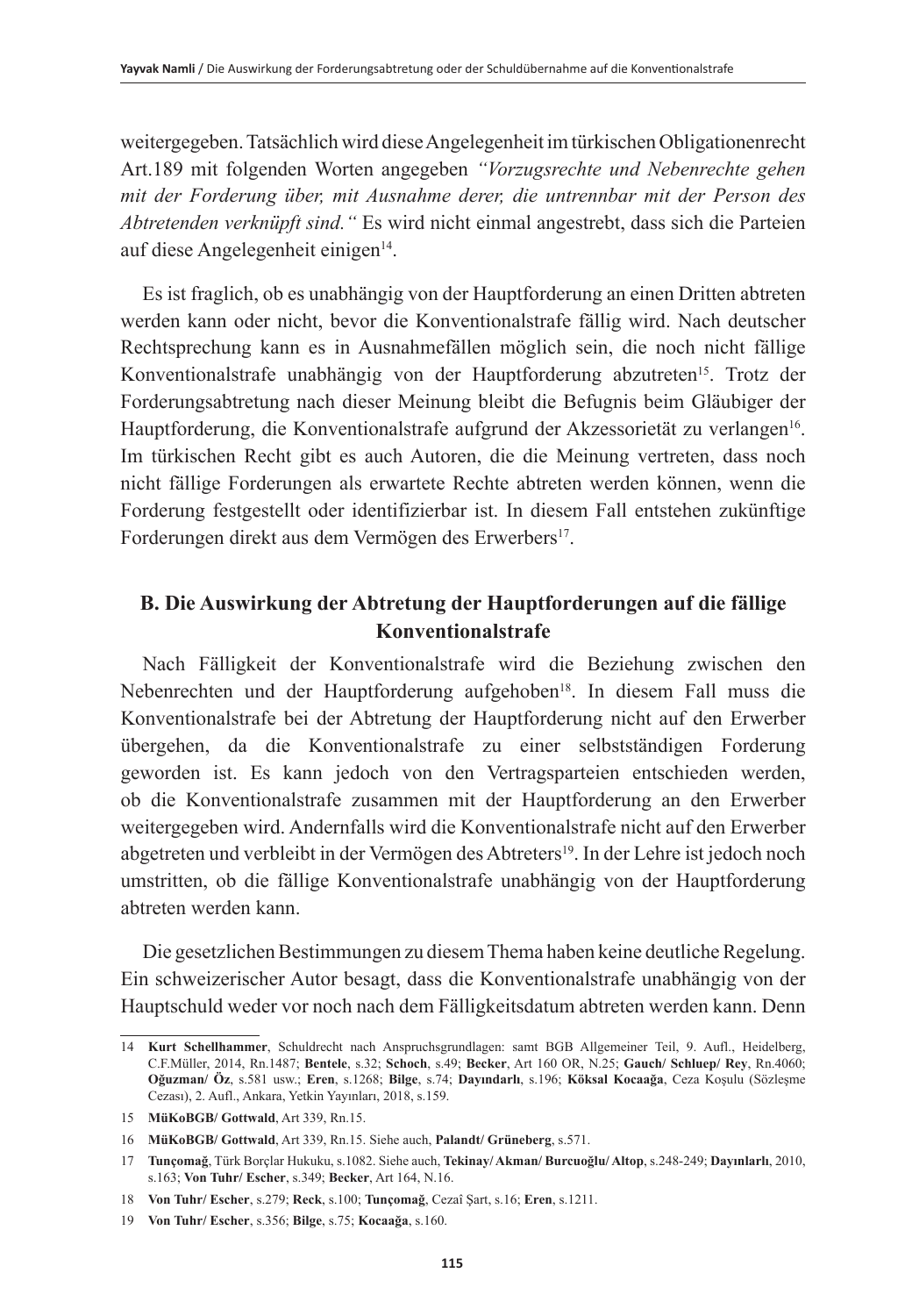die Konventionalstrafe hängt immer noch von der Hauptschuld ab. Andernfalls kann der Zweck der Sicherung der Forderung durch eine Konventionalstrafe nicht erreicht werden. Darüber hinaus wird gezeigt, dass es nicht angemessen ist, dass die dritte Person, die nicht einmal das Recht hat, die Erfüllung der Hauptschuld zu verlangen, Konventionalstrafe verlangen kann<sup>20</sup>.

In der Doktrin wird auch die Auffassung vertreten, dass die Abtretung der Konventionalstrafe unabhängig von der Hauptschuld, die vor der Abtretung der Schuld fällig ist oder nicht, keinen Nachteil anrichtet<sup>21</sup>. Nach dieser Auffassung bewirkt die Abtretung der Konventionalstrafe keinen Unterschied in der Situation des Schuldners. In der Tat gibt es kein negatives Ergebnis für den Schuldner, um die Konventionalstrafe für den Abtretende oder Erwerber zu erfüllen. Nach einer ähnlichen Auffassung kann die Konventionalstrafe eigenständig abgetreten werden, da das Recht, eine Forderung geltend zu machen, nach Fälligkeit der Konventionalstrafe unabhängig wird<sup>22</sup>.

Eine andere Meinung zu diesem Thema unterscheidet ohne Angabe von Gründen zwischen den Arten der Konventionalstrafe. Dementsprechend kann die zur Ausführung kumulative Konventionalstrafe nach Fälligkeit unabhängig abgetreten werden. Andererseits kann die alternative Konventionalstrafe nach ihrer Fälligkeit nicht getrennt von der Hauptschuld abgetreten werden<sup>23</sup>. Der Grund für diese Ansicht ist wahrscheinlich der Wunsch, Streitigkeiten über das Wahlrecht der Gläubiger in der alternativen Konventionalstrafe zu vermeiden.

Im Hinblick auf diese Diskussion gibt es eine andere Meinung, die "Recht" und "Forderungsanspruch" unterscheidet. Nach dieser Auffassung sind das Recht auf eine Konventionalstrafe und der Anspruch auf das Recht auf eine Konventionalstrafe unterschiedliche Begriffe<sup>24</sup>. Tatsächlich ist das Recht auf eine Konventionalstrafe ein weiter gefasster Begriff, da er den Forderungsanspruch einschließt, eine Konventionalstrafe zu verlangen. Der Gläubiger kann sein Recht, eine Konventionalstrafe zu verlangen, auf einen Dritten abtreten. Der Forderungsanspruch verbleibt nicht unbedingt bei der Person, die das Recht auf eine Konventionalstrafe hat. Das Recht auf eine Konventionalstrafe kann jedoch nicht auf den Dritten abgetreten werden und verbleibt beim Gläubiger selbst; weil dieses akzessorische

<sup>20</sup> **Josef Kohler**, Lehrbuch des bürgerlichen Rechts, Berlin, Heymann, 1904, 143, §50.

<sup>21</sup> **Paul Oertmann**, Kommentar zum Bürgerlichen Gesetzbuche und seinen Nebengesetzen: Das Recht der Schuldverhältnisse, 2. Aufl., Berlin, Heymann, 1906, 270, §399; **Bentele**, s.100; **Becker**, Art 164, N.15; **Oser/Schönenberger**, Art 164 OR, Rn.4. Vgl. **Tunçomağ**, Cezaî Şart, s.88.

<sup>22</sup> **Max Stahel**, Die Konventionalstrafe mit spezieller Berücksichtigung des Schweizerischen Obligationenrechts, Zürich 1898, s.79-80; **MüKoBGB/ Gottwald**, Art 339, Rn.15.

<sup>23</sup> **Manfred Löwisch/ Volker Rieble/ Jan Busche/ Dirk Looschelders**, J. von Staudingers Kommentar zum Bürgerlichen Gesetzbuch, Buch 2 - Recht der Schuldverhältnisse: §§ 397-432 (Erlass, Abtretung, Schuldübernahme, Mehrheit von Schuldnern und Gläubigern), Berlin, Sellier-de Gruyter, 2017, Art 401, Rn.281.

<sup>24</sup> **Schoch**, s.50-51; **Tekinay/ Akman/ Burcuoğlu/ Altop**, s.249-250.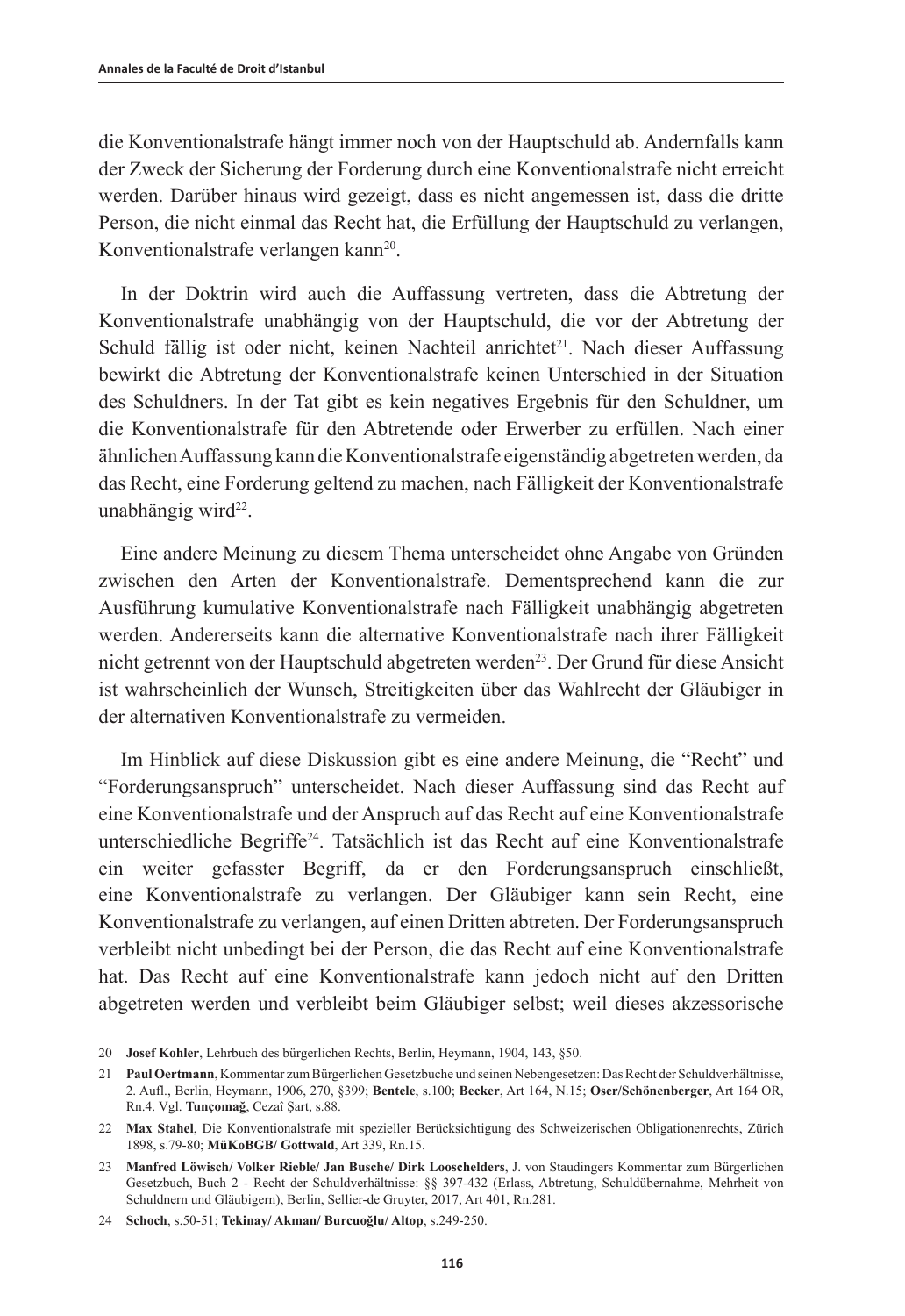Recht nicht vom Hauptrecht getrennt werden kann. Nach deutschem Recht wird anerkannt, während dem Dritten die Befugnis abgetreten werden kann, anstelle der Abtretung der Forderungen die Leistung in seinem Namen zu verlangen<sup>25</sup>. In diesem Fall behält der Gläubiger den Titel des Gläubigers. Der Vertreter dieser Ansicht im türkischen Recht ist Akyol<sup>26</sup>. Eine andere Ansicht im türkischen Recht kritisiert diese Ansicht jedoch und argumentiert, dass der "Forderungsanspruch" und das "Recht" nicht getrennt werden können, da diese eng miteinander verbunden sind<sup>27</sup>.

Ein weiteres wichtiges Problem ergibt sich, wenn die Auffassung vertreten wird, dass die Abtretung der Konventionalstrafe unabhängig von der Hauptschuld erfolgt. Gehört in diesem Fall das Recht, alternative Konventionalstrafe zu verlangen, dem Abtretende oder dem Erwerber? Zunächst ist festzuhalten, dass sich die Parteien im Vertrag eindeutig auf dieses Thema einigen können<sup>28</sup>. Die Tatsache, dass es diesbezüglich im Vertrag keine Regelung gibt, wird in der Doktrin erörtert. Einer Meinung nach wenn die Konventionalstrafe auf den neuen Gläubiger unabhängig von der Hauptforderung abgetreten wird, sollte das Wahlrecht auch auf den Erwerber übergehen. Denn der Erwerber ist bestrebt, mit der Abtretung alle rechtlichen Konsequenzen zu tragen<sup>29</sup>. Andererseits wird in der Doktrin hervorgebracht, dass der Abtretende, der die Hauptforderung hat, in der Regel das Wahlrecht hat<sup>30</sup>.

## **C. Unsere Meinung**

Im Rahmen der allgemeinen Grundsätze ist zu unterscheiden, ob die Konventionalstrafe im Rahmen der Forderungsabtretung selbstständig nach oder vor Fälligkeit abgetreten werden kann.

Erstens kann die Konventionalstrafe vor Fälligkeit nicht selbstständig abgetreten werden, da die Konventionalstrafe akzessorische Natur hat. Infolgedessen übernimmt man mit der die Hauptforderung auch die mit der Forderung verbundene Konventionalstrafe. Daher wäre es angemessener, eine Stellungnahme abzugeben, bevor die Konventionalstrafe fällig wird, ohne deren akzessorischen Charakter zu vernachlässigen.

 Zweitens sollte berücksichtigt werden, dass die Abtretung der Konventionalstrafe auch unserer Meinung nach von der Hauptforderung unabhängig ist, nachdem die Konventionalstrafe fällig ist. Sofern im Vertrag nichts anderes vereinbart ist, steht der selbständigen Weitergabe der Konventionalstrafe an den Dritten unabhängig

<sup>25</sup> **Karl Larenz**, Allgemeiner Teil des Deutschen Bürgerlichen Recht, 6. Aufl., München, C.H. Beck Verlag, 1983, s.233.

<sup>26</sup> **Şener Akyol**, Alacaklının Verdiği Üçüncü Şahsın İfayı Kendi Adına Talep Yetkisi, İstanbul 1981, s.7 usw.

<sup>27</sup> **Tekinay/ Akman/ Burcuoğlu/ Altop**, s.249-250.

<sup>28</sup> **Tunçomağ**, Cezaî Şart, s.90; **Bentele**, s.101.

<sup>29</sup> **Tunçomağ, Cezaî Şart,** s.89-90.

<sup>30</sup> **Becker**, Art 160 OR, N.25; **Bilge**, s.75.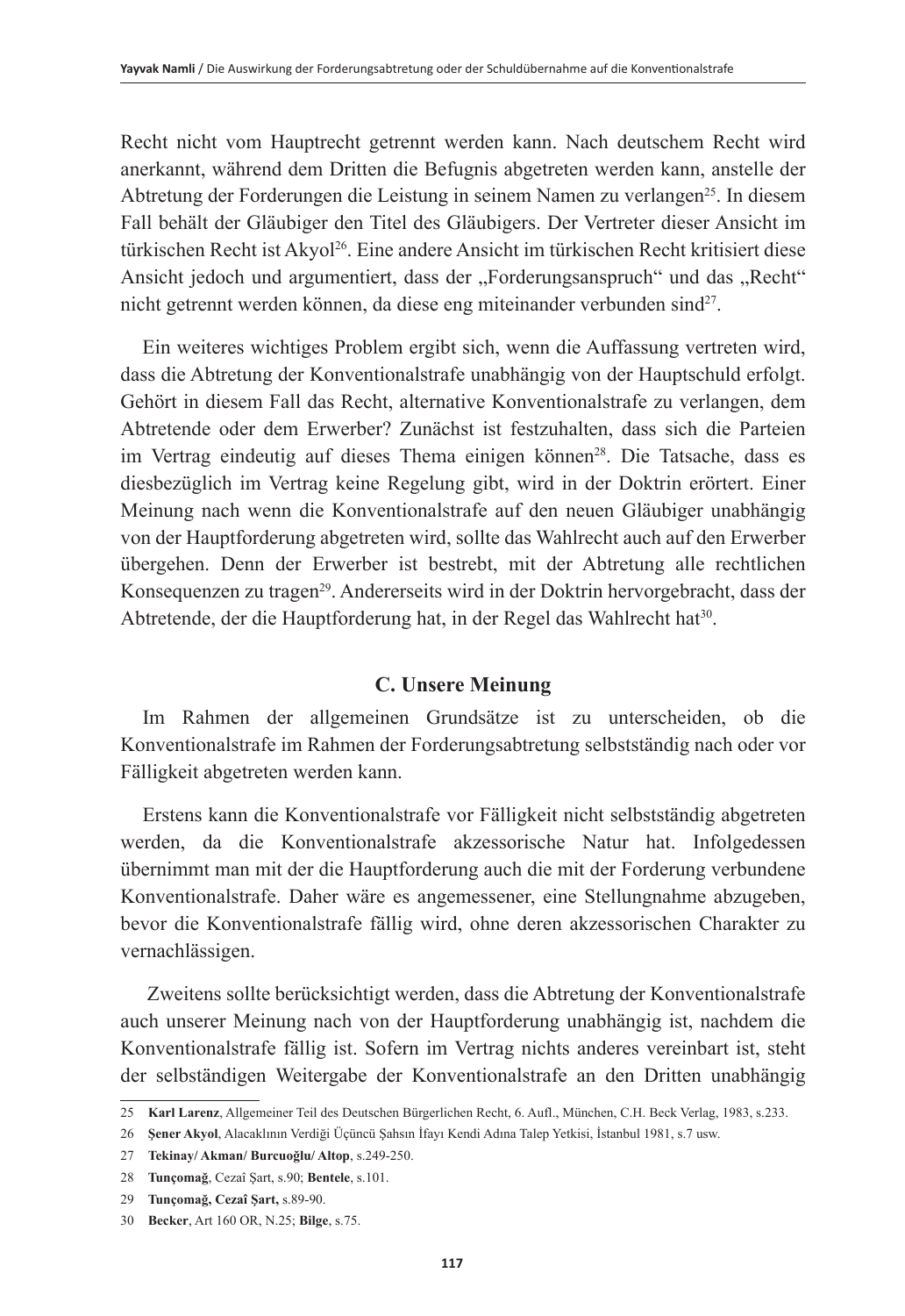vom Schicksal der Hauptforderung daher nichts im Wege. In diesem Fall ist jedoch vor allem zu erörtern, welcher Gläubiger berechtigt ist, eine Konventionalstrafe zu verlangen, wenn die Konventionalstrafe unabhängig auf einen Dritten abgetreten wird. In diesem Fall sind wir der Ansicht, dass das Wahlrecht zwischen der Erfüllung der Hauptforderung und der Konventionalstrafe nicht voneinander getrennt werden sollte, insbesondere nicht im Hinblick auf die alternative Konventionalstrafe. In diesem Fall führt die getrennte Gewährung des Anspruchs beider Gläubiger zu der Frage, welcher Gläubiger von seinem Wahlrecht Gebrauch gemacht hat, und beseitigt das Bestehen des Wahlrechts, das das wichtigste dem Eigentümer der Hauptforderung eingeräumte Recht ist. Aus diesem Grund ist es die am besten geeignete Lösung, beim Gläubiger zu bleiben, der das Recht hat, die Hauptforderung zu verlangen.

In Bezug auf die alternative Konventionalstrafe betonen wir, dass wir der Meinung sind, dass die Wahl des Gläubigers zwischen der Erfüllung der Hauptforderung und der Konventionalstrafe laut dem türkischen Obligationenrecht Art. 179/1 als "Wahlrecht" zugelassen werden sollte. Das Wahlrecht ist in diesem Zusammenhang ein Gestaltungsrecht und geht in der Regel mit der Abtretung der Forderung auf den Erwerber einher<sup>31</sup>. Nach der Lehre, an der wir uns anschließen, geht das Gestaltungsrecht jedoch nicht auf den Erwerber über, wenn dieser verpflichtet ist, Vertragspartner des entstandenen Vertrags zu sein<sup>32</sup>. Wenn wir uns mit unserem Thema auseinandersetzen, wenn die fällige alternative Konventionalstrafe unabhängig von der Hauptforderung abtreten wird, das Wahlrecht tatsächlich mit der Hauptforderung zusammenhängt, wird der Anspruch auf das Recht auf eine Konventionalstrafe nicht auf den Erwerber übertragen. Dieses Recht verbleibt beim Abtretenden. Wird die Konventionalstrafe auch an eine andere Person abgetreten, der die Konventionalstrafe nicht übernimmt, sollte anerkannt werden, dass das Wahlrecht beim Erwerber liegt, der die Hauptforderung hat.

In diesem Fall, wenn der Gläubiger der Hauptforderung sich für die Erfüllung der Konventionalstrafe entscheidet, sollte die Konventionalstrafe an dem Erwerber erfüllt werden; in der Tat ist er der Inhaber der Konventionalstrafe. Wenn der Inhaber der Hauptforderung hingegen sein Wahlrecht für die Erfüllung der Hauptforderung ausübt, kann der Erwerber die Konventionalstrafe nicht mehr geltend machen. Mit diesem Ergebnis sollte nicht davon ausgegangen werden, dass der Erwerber einen Rechtsverlust erlitten hat. Daher sollte diese Situation im Abtretungsvertrag berücksichtigt werden, und es sollten Vorkehrungen mit den Bestimmungen getroffen werden, um einen Interessenausgleich in der internen Beziehung sicherzustellen.

<sup>31</sup> **Von Tuhr/ Escher**, s.356-357; **Oğuzman/ Öz**, s.583; **Tekinay/ Akman/ Burcuoğlu/ Altop**, s.251; **Eren**, s.1268.

<sup>32</sup> **Von Tuhr/ Escher**, s.342-343; **Peter Gauch/ Walter R. Schluep/ Jörg Schmid/ Heinz Rey**, Schweizerisches Obligationenrecht Allgemeiner Teil: ohne ausservertragliches Haftpflichtrecht, B. I, 7.Aufl., Zürich, Schulthess Polygrapischer Verlag, 1998, Rn.3459 usw.; **Oğuzman/ Öz**, s.583-584; **Tekinay/ Akman/ Burcuoğlu/ Altop**, s.251; **Eren**, s.1268.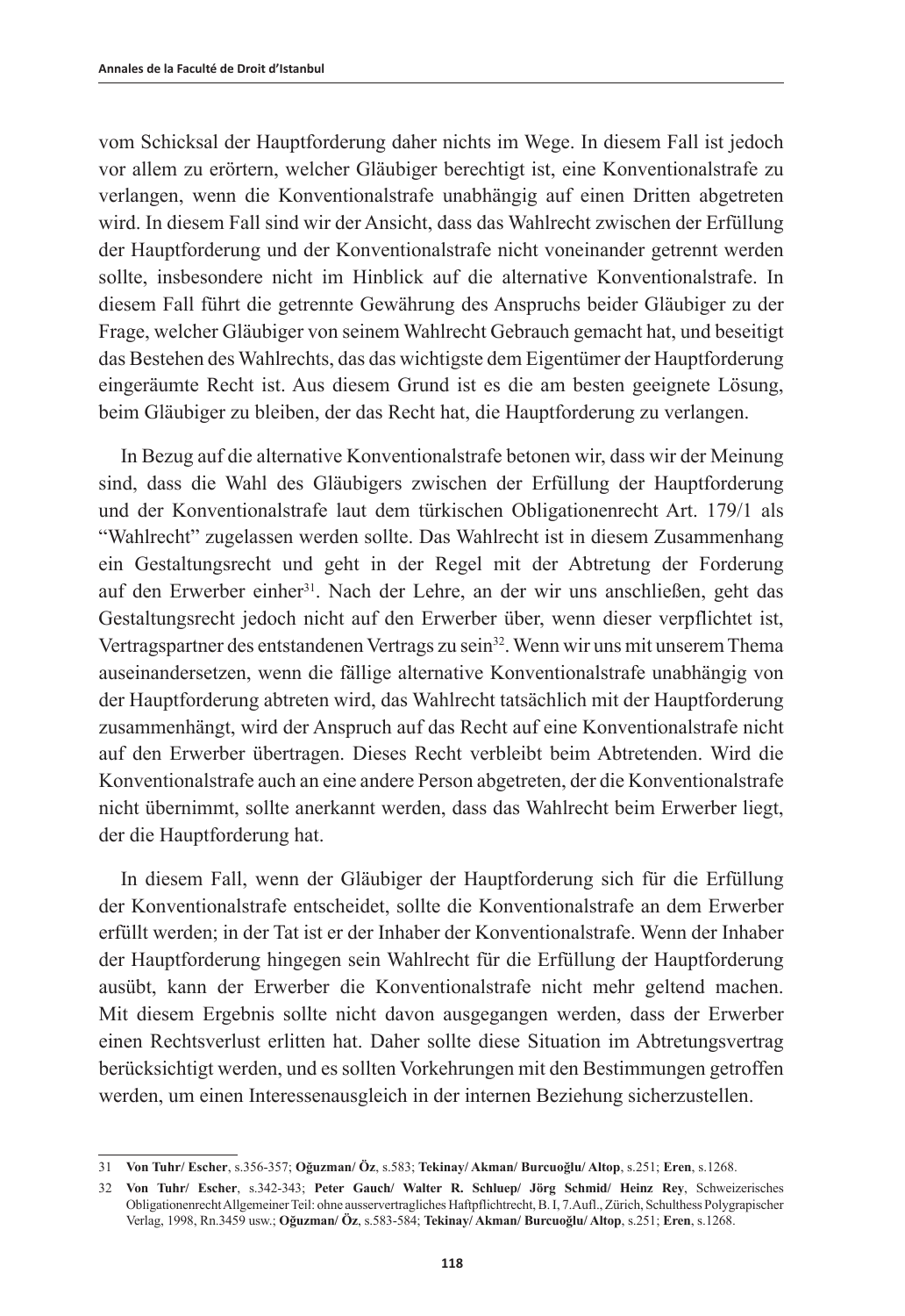## **IV. Konventionalstrafe bei der Schuldübernahme**

#### **A. Die Auswirkung der Schuldübernahme auf die Konventionalstrafe**

Die Übernahme der Schuld ist im türkischen Obligationenrecht Nr. 6098 Art.195 aufgeführt. In der Doktrin gibt es eine allgemeine Definition dieses Konzepts für den Fall, dass jemand Schulden übernimmt und zum Schuldner wird, unter der Bedingung, dass die Schuld in einem Schuldverhältnis steht, an dem er zuvor nicht teilgenommen hat33. Zur Schuldübernahme ist auch die Zustimmung des Gläubigers erforderlich.

Im Falle einer Schuldübernahme zeigt sich hier in Bezug auf sein Schicksal auch die akzessorische Natur der Konventionalstrafe. In Artikel 198/1 des türkischen Obligationenrechts ist geregelt, dass auch bei einem Schuldnerwechsel die Nebenrechte des Gläubigers, die nicht mit der Person des bisherigen Schuldners untrennbar verknüpft sind, vorbehalten bleiben. Infolge des zwischen dem Gläubiger und dem Übernehmer abgeschlossenen Vertrages gehen dementsprechend die Hauptschuld und folglich die Konventionalstrafe auf den Übernehmer über<sup>34</sup>. Diese Schlussfolgerung lässt keine Zweifel daran aufkommen, dass die Haftung zu vertreten ist, wenn die Konventionalstrafe nach der Schuldübernahme fällig wird. Aus diesem Artikel kann jedoch nicht hervorgeholt werden, von welchem Schuldner die Konventionalstrafe verlangt werden soll, die fällig ist, bevor die Schuld übernommen wurde. Eine Ansicht in der Doktrin besagt, dass in diesem Fall die Konventionalstrafe vom bisherigen Schuldner verlangt werden sollte<sup>35</sup>; in der anderen Ansicht wird besagt, dass der Schuldner angefordert werden soll, der die Schuld übernommen hat<sup>36</sup>. Nach der ersten Ansicht wird die fällige Konventionalstrafe ihren akzessorischen Charakter verlieren. Sofern im Vertrag nicht anders vereinbart ist, geht die Schuld daher nicht auf den Übernehmer über. Nach der zweiten Ansicht werden jedoch sowohl vor als auch nach dem Fälligkeitsdatum die Konventionalstrafe vom Übernehmer verlangt. Denn die gegenteilige Annahme widerspricht dem Zweck und der Qualität des Instituts. Die Parteien können jedoch etwas anderes vereinbaren<sup>37</sup>. Tatsächlich gilt bei der Übernahme der Schuld auch der Übernehmer, der keinen Wille hat, die fällige Konventionalstrafe nicht zu bezahlen, als die Konventionalstrafe übernehmend<sup>38</sup>.

<sup>33</sup> **Oser/ Schönenberger**, Vor. Art 178 OR, Rn.1; **Didem Özcan**, Borcun Üstlenilmesi, İstanbul, On İki Levha Yayıncılık, 2017, s.6.

<sup>34</sup> **Oser/ Schönenberger**, Vor. Art 178 OR, Rn.3; **Becker**, Art 178 OR, N.2; **Max Keller / Christian Schöbi**, Allgemeine Lehren des Vertragsrechts: Das Schweizerische Schuldrecht, B. I, 3. Aufl., Basel/Frankfurt, Helbing & Lichtenhahn, 1988, s.80; **Zafer Kahraman**, Karşılaştırmalı Hukukta Borcun Dış Üstlenilmesi (Borcun Nakli), İstanbul, Vedat Kitapçılık, 2013, s.249.

<sup>35</sup> **Oser/ Schönenberger**, Art 178 OR, Rn.3.

<sup>36</sup> **Von Tuhr/ Escher**, s.392; **Gauch/ Schluep/ Rey**, Rn.3801; **Oğuzman/ Öz**, s.617-618; **Tekinay/ Akman/ Burcuoğlu/ Altop**, s.276-277; **Eren**, s.1279; **Kahraman**, s.253-254; **Kocaağa**, s.161.

<sup>37</sup> **Von Tuhr/ Escher**, s.392; **Keller/ Schöbi**, s.80; **Gauch/ Schluep/ Rey**, Rn.3801; **Oğuzman/ Öz**, s.617-618; **Tekinay/ Akman/ Burcuoğlu/ Altop**, s.276-277; **Tunçomağ**, Türk Borçlar Hukuku, s.1133; **Ferit Hakkı Saymen**, Borçlar Hukuku Dersleri, Umumi Hükümler, B. I, İstanbul, Akgün Matbaası, 1950, s.269, **Kocaağa**, s.161.

<sup>38</sup> **Becker**, Art 178 OR, N.2; **Keller/ Schöbi**, s.80; **Kahraman**, s.254.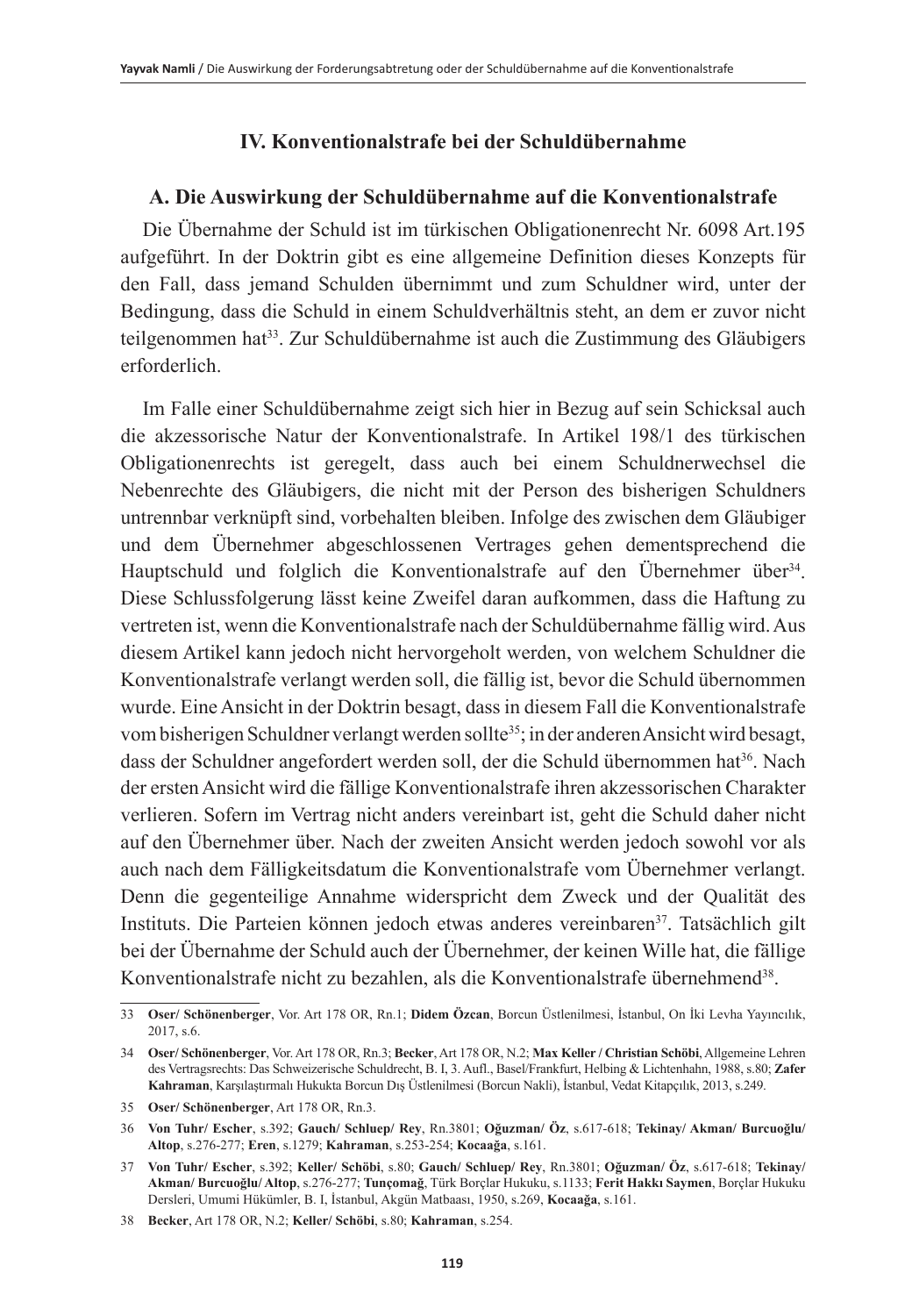Ein wichtiger Aspekt, der bei der Übernahme der Hauptschuld und der Konventionalstrafe durch den Dritten berücksichtigt werden sollte, ist, ob es dem Dritten möglich ist, die noch nicht fällige Konventionalstrafe unabhängig von der Hauptschuld zu übernehmen. Einer Meinung nach ist es nicht möglich, dass der Schuldner der Konventionalstrafe ein Dritter ist, der nicht der Schuldner der Hauptschuld ist. Dies liegt daran, dass der Schuldner verpflichtet ist, die Schulden an den Gläubiger zu zahlen<sup>39</sup>. Nach gegenteiliger Meinung kann die Konventionalstrafe unabhängig von der Hauptschuld auf den Dritten übertragen werden. Tatsächlich wird davon ausgegangen, dass bedingte und zukünftige Schulden von Dritten in Bezug auf die Konventionalstrafe übernommen werden können40.

### **B. Unsere Meinung**

 In Bezug auf die Schuldübernahme sollten wir auch auf die akzessorische Natur der Konventionalstrafe eingehen, die in der Forderungsabtretung erwähnt wird.

Aufgrund der Akzessorietät ist es nicht möglich, die Hauptschuld unabhängig zu übernehmen, bevor die Konventionalstrafe fällig wird. Wenn die Hauptschuld auf den Dritten übertragen wird, ist der Dritte nunmehr an die Konventionalstrafe gebunden. Zum anderen bleibt die Konventionalstrafe nach Fälligkeit als eigenständige Schuld bestehen. In diesem Fall ist es möglich, sie getrennt von der Hauptschuld zu übernehmen. Denn aufgrund der Konventionalstrafe, die durch den Verlust ihrer akzessorische Natur selbständig geworden ist, kann sie nur dann auf den Schuldner übergehen, wenn dies im Vertrag gesondert geregelt ist.

Im letzten Fall, wenn die Hauptschuld nicht übernommen wird und nur die selbstständige Konventionalstrafe übernommen wird, hat der Gläubiger zwei Möglichkeiten. Mit anderen Worten, wenn der Gläubiger die Erfüllung der Hauptforderung wählt, sollte er / sie einen Antrag vom Schuldner dieser Forderung stellen. Wenn der Gläubiger von seinem Recht Gebrauch macht, das Recht auf Zahlung einer Konventionalstrafe zu wählen, wird er die Strafe vom Schuldner dieser Forderung verlangen. Kurz gesagt, jeder Schuldner sollte für seine eigenen Schulden verantwortlich sein.

### **V. Fazit**

Im Falle der Forderungsabtretung oder der Schuldübernahme ist das Schicksal der Konventionalstrafe insbesondere im schweizerischen und deutschen Recht seit langem umstritten. Da es im türkischen Recht keine klare Regelung gibt, sind in diesem Zusammenhang viele unterschiedliche Meinungen zu diesem Thema entstanden.

<sup>39</sup> **Bilge**, s.75.

<sup>40</sup> **Tunçomağ**, Cezaî Şart, s.90; **Kahraman**, s.253.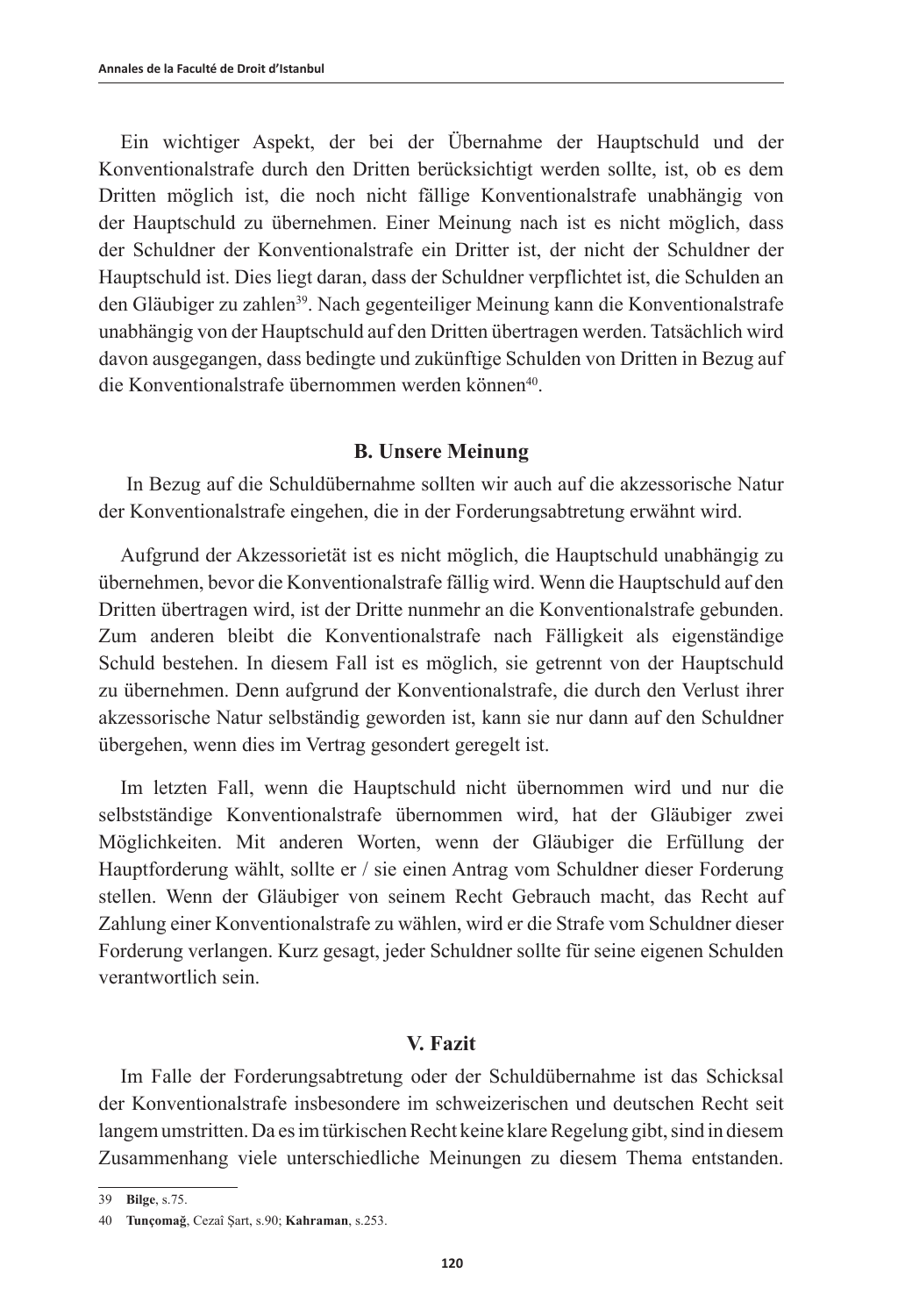Aufgrund der Auslegung, die vorgenommen werden muss, ohne zu vergessen, dass die Konventionalstrafe akzessorische Natur hat, ist es jedoch möglich, hinsichtlich der Auswirkung der Forderungsabtretung oder der Schuldübernahme sowohl auf die fälligen als auch auf die nicht fälligen Konventionalstrafen einheitliche Schlussfolgerungen zu ziehen.

**Grant Support:** The author received no grant support for this work.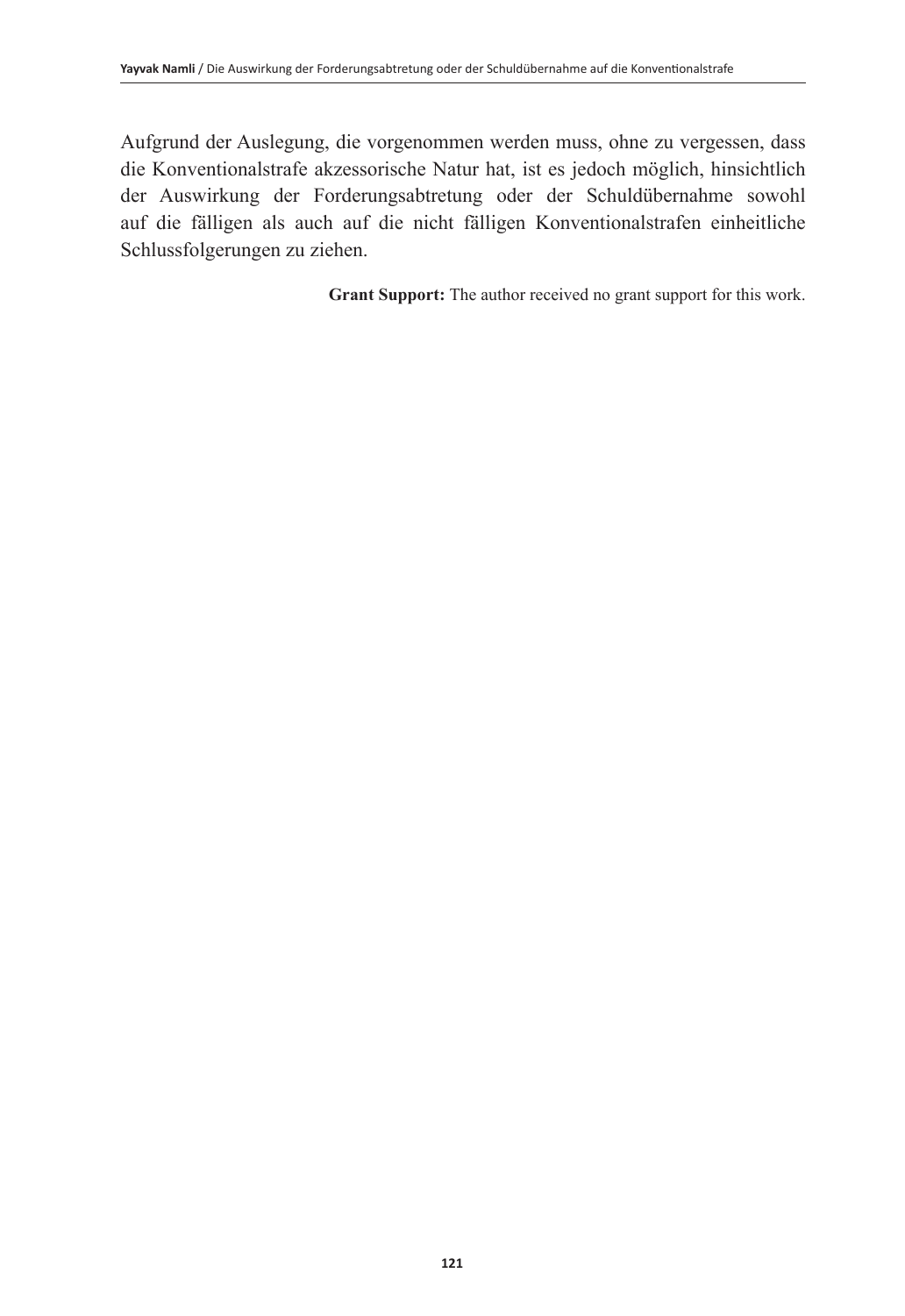| Art.         | : Artikel                                        |
|--------------|--------------------------------------------------|
| Aufl.        | : Auflage                                        |
| AuR          | : Arbeit und Recht                               |
| В.           | : Band                                           |
| <b>IUHFM</b> | : İstanbul Üniversitesi Hukuk Fakültesi Mecmuası |
| N.           | : Nummer                                         |
| NZA-RR       | : Rechtsprechungs-Report Arbeitsrecht            |
| OR.          | : Obligationenrecht                              |
| RdA          | : Recht der Arbeit                               |
| Rn.          | : Randnummer                                     |
| S.           | : Seite                                          |
| Vgl.         | $:$ Vergleich                                    |
|              |                                                  |

#### **Abkürzungen/ List of Abbreviations**

#### **Literaturverzeichnis/Bibliography**

- **Akkayan Yıldırım, Ayça:** "Cezai Şartın İşlevi Türk ve Amerikan Hukukları Açısından Karşılaştırmalı Bir Değerlendirme", İÜHFM, B. 61, N.1-2, 2003, s.357-414.
- **Akyol, Şener:** Alacaklının Verdiği Üçüncü Şahsın İfayı Kendi Adına Talep Yetkisi, İstanbul 1981.
- **Bentele, Roland:** Die Konventionalstrafe nach Art. 160-163 OR, Freiburg-Schweiz, Paulusdruckerei, 1994.
- **Bilge, Necip**: "Cezaî Şart", Ahmet Esat Arsebük'ün Aziz Hatırasına Armağan, Ankara, Güzel İstanbul Matbaası, 1958, s.39-128.
- **Bucher, Eugen:** Schweizerisches Obligationenrecht: Allgemeiner Teil ohne Deliktsrecht, 2. Aufl., Zürich, Schulthess Polygraphischer Verlag, 1988.
- **Dayınlarlı, Kemal:** Borçlar Kanununa Göre Alacağın Temliki, 4. Aufl., Ankara, Dayınlarlı Hukuk Yayınları, 2010.
- **Eren, Fikret:** Borçlar Hukuku: Genel Hükümler, 23. Aufl., Ankara, Yetkin Yayınları, 2018.
- **Erman, Walter:** Bürgerliches Gesetzbuch: Handkommentar, 14. Aufl., § 339-345, Köln, Verlag Dr. Otto Schmidt, 2014.
- **Gauch, Peter/ Schluep, Walter R./ Schmid, Jörg/ Rey, Heinz:** Schweizerisches Obligationenrecht Allgemeiner Teil: ohne ausservertragliches Haftpflichtrecht, B. I, 7.Aufl., Zürich, Schulthess Polygrapischer Verlag, 1998. (*Gauch/Schluep/Emmenegger*).
- **Gauch, Peter/ Schluep, Walter R./ Schmid, Jörg/ Rey, Heinz:** Schweizerisches Obligationenrecht Allgemeiner Teil: ohne ausservertragliches Haftpflichtrecht, B. II, 7.Aufl., Zürich, Schulthess Polygrapischer Verlag, 1998 (*Gauch/ Schluep/ Rey*).
- **Gmür, Max:** Kommentar zum Schweizerischen Zivilgesetzbuch: Obligationenrecht Art 68-183, B. VI, Bern, Verlag von Stämpfli Cie., 1917 (*Becker*).
- **Guhl, Theo/ Koller, Alfred/ Schnyder, Anton/ Druey, Jean Nicolas**: Das Schweizerische Obligationenrecht: mit Einschluss des Handels- und Wertpapierrechts, 9. Aufl., Zürich, Schulthess, 2000.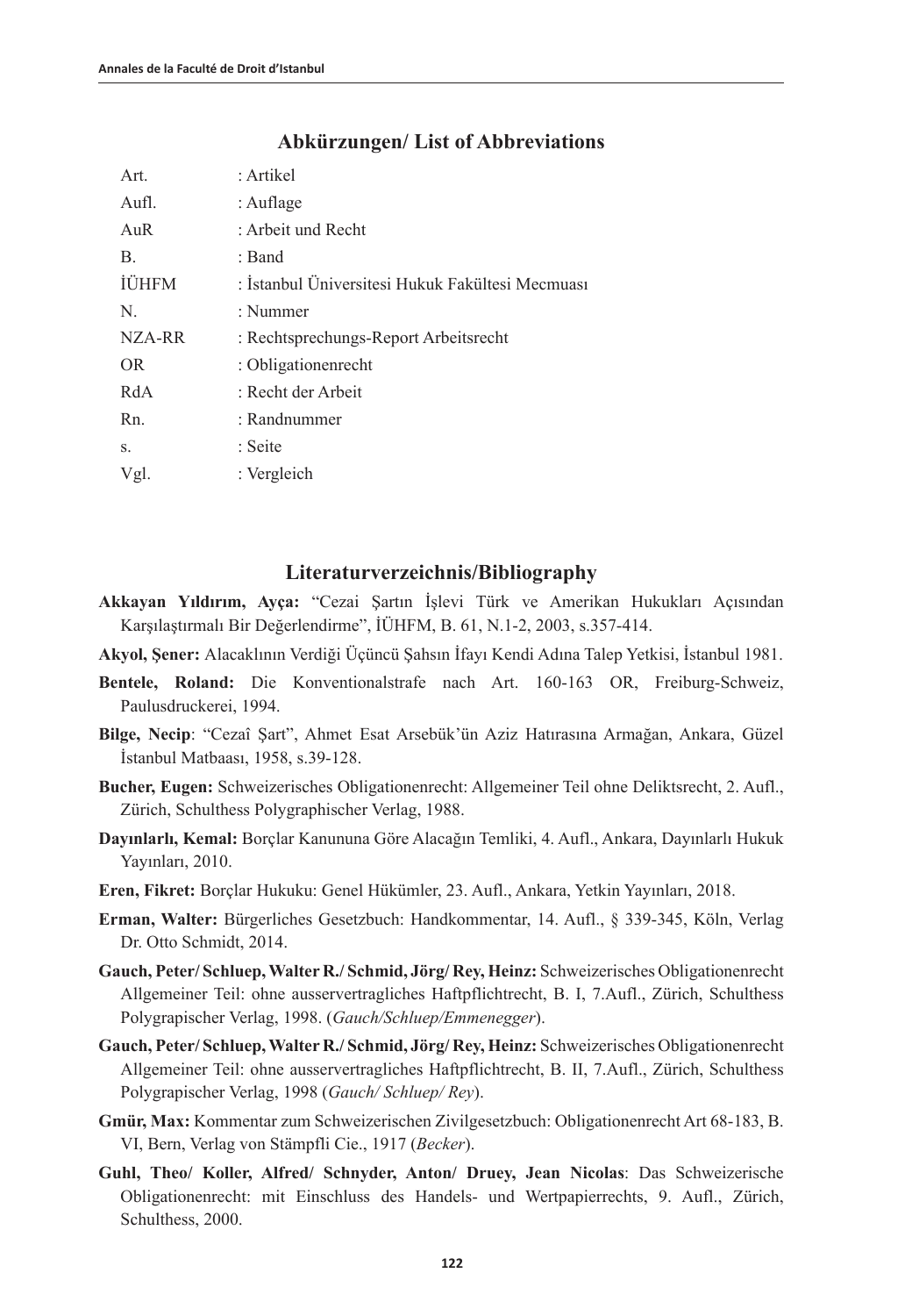- **Haas, Hermann H./ Fuhlrott, Michael:** "Ein Plädoyer für mehr Flexibilität bei Vertragsstrafen", NZA-RR, 2010/1, s.1-7.
- **Kahraman, Zafer:** Karşılaştırmalı Hukukta Borcun Dış Üstlenilmesi (Borcun Nakli), İstanbul, Vedat Kitapçılık, 2013.
- **Keller, Max/ Schöbi, Christian:** Allgemeine Lehren des Vertragsrechts: Das Schweizerische Schuldrecht, B. I, 3. Aufl., Basel/Frankfurt, Helbing & Lichtenhahn, 1988.
- **Kocaağa, Köksal:** Ceza Koşulu (Sözleşme Cezası), 2. Aufl. Ankara, Yetkin Yayınları, 2018.
- **Kohler, Josef:** Lehrbuch des bürgerlichen Rechts, Berlin, Heymann, 1904.
- **Koller, Alfred:** Schweizerisches Obligationenrecht Allgemeiner Teil: Handbuch des allgemeinen Schuldrechts ohne Deliktsrecht, 3. Aufl., Bern, Stämpfli Verlag AG, 2009.
- **Larenz, Karl:** Allgemeiner Teil des Deutschen Bürgerlichen Recht, 6. Aufl., München, C.H. Beck Verlag, 1983.
- **Löwisch, Manfred/ Jagmann, Rainer/ Rieble, Volker:** J. von Staudingers Kommentar zum Bürgerlichen Gesetzbuch: Buch 2: Recht der Schuldverhältnisse: §§ 328-345 (Vertrag zugunsten Dritter, Draufgabe, Vertragsstrafe), Berlin, Sellier-de Gruyter, 2015 (*Staudinger/ Rieble*).
- **Löwisch Manfred/ Rieble Volker/ Busche Jan/ Looschelders Dirk:** J. von Staudingers Kommentar zum Bürgerlichen Gesetzbuch, Buch 2 - Recht der Schuldverhältnisse: §§ 397- 432 (Erlass, Abtretung, Schuldübernahme, Mehrheit von Schuldnern und Gläubigern), Berlin, Sellier-de Gruyter, 2017.
- **Niemann, Jan-Malte**: "Vertragsbruch: Strafabreden in Formularbeitsverträgen", RdA, 2013, Heft 2, s.92-101.
- **Nomer, Haluk N.:** Borçlar Hukuku: Genel Hükümler, 16. Aufl., İstanbul, Beta, 2018.
- **Oertmann, Paul:** Kommentar zum Bürgerlichen Gesetzbuche und seinen Nebengesetzen: Das Recht der Schuldverhältnisse, 2. Aufl., Berlin, Heymann, 1906.
- **Oğuzman, M. Kemal/ Öz, Turgut:** Borçlar Hukuku: Genel Hükümler, B. II, 14. Aufl., İstanbul, Vedat Kitapçılık, 2018.
- **Oser, Hugo/ Schönenberger, Wilhelm:** Zürcher Kommentar zum Schweizerischen Zivilgesetzbuch, B. V: Erster Halbband, Obligationenrecht, Art 1-183 OR, 2. Aufl., Zürich, Schulthess, 1929.
- **Ozanemre Yayla, Tolunay:** Alacağın Devri İşleminin Geçerliliği ve Sebeple Olan İlişkisi (İllîliği), Ankara, Turhan Kitabevi, 2019.
- **Özcan, Didem:** Borcun Üstlenilmesi, İstanbul, On İki Levha Yayıncılık, 2017.
- **Palandt, Otto:** Bürgerliches Gesetzbuch mit Nebengesetzen, B. VII, 76. Aufl., München, C.H. Beck Verlag, 2017 (*Palandt/ Grüneberg*).
- **Prütting, Hanns/ Wegen, Gerhard/ Weinreich, Gerd:** Bürgerliches Gesetzbuch, Kommentar, 11. Aufl., Köln, Luchterhand Verlag, 2016.
- **Reck, Rudolf M.:** Lohnrückbehalt, Kaution und Konventionalstrafe im schweizerischen Arbeitsrecht, Zürich, ADAG Administration & Druck AG, 1983.
- **Richardi, Reinhard/ Wlotzke, Otfried/ Wissmann, Hellmut/ Oetker, Hartmut:** Münchener Handbuch zum Arbeitsrecht: Individualarbeitsrecht, B. I, 3. Aufl., München, Verlag C.H. Beck, 2009.
- **Santoro, Dimitri:** Die Konventionalstrafe im Arbeitsvertrag, Bern, Stämpfli Verlag AG, 2001.
- **Saymen, Ferit Hakkı:** Borçlar Hukuku Dersleri, Umumi Hükümler, B.1, İstanbul, Akgün Matbaası, 1950.